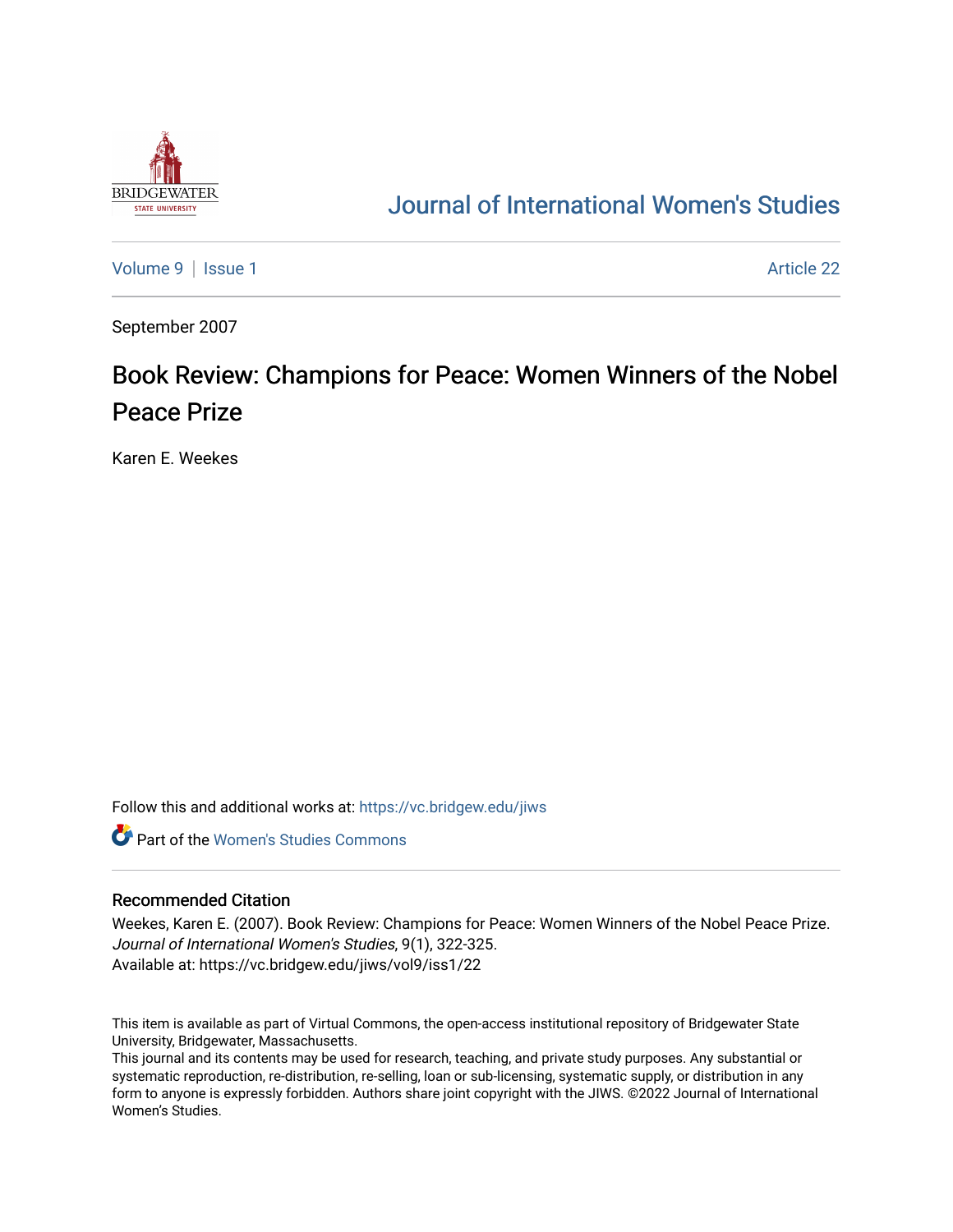*Champions for Peace: Women Winners of the Nobel Peace Prize.* Judith Hicks Stiehm. 2006. Rowman & Littlefield Publishers, Inc. Lanham, MD. 233 pp., incl. map, photographs, and index. US \$70 (cloth), \$24.95 (paper).

## Reviewed by Karen E. Weekes,  $PhD<sup>1</sup>$

 Twelve women have won the Nobel Peace Prize since the founding of the award in 1903, and this book presents a comprehensive look at all these remarkable recipients, familiarizing the reader with the political climate that faced each and then tracing her life and its work. The preface features a map showing the geographical and chronological range of these awards, and the rest of the book devotes a chapter to each of the awardees. The text provides an overview of the many types of peace activism in which women have been leaders over the last 100+ years as well as the background of these women, who come from a wide range of races, classes, and educational levels.

The author, Judith Hicks Stiehm, is a respected scholar on women in the military, and here she brings her expertise to bear on female peace laureates but does not give up her political science approach, by any means. Each chapter begins with a lengthy exposition on the global and local political scene that provides the context for each woman's work. Here, smaller maps of each woman's region would have been helpful; as it is, the reader should have an updated atlas close at hand in order to follow this chronology to the extent that Stiehm's detail deserves. Located in each of these turbulent settings of strife and war is the future winner herself: sometimes, like Bertha von Suttner, unaware until middle age of her privileged position of safety; other times, like Rigoberta Menchú Tum, faced with brutal violence from early childhood; and still others, such as Aung San Suu Kyi, born into a heritage of resistance and the expectation of leadership.

Bertha von Suttner was the first female recipient of the Nobel Peace Prize, which she received in only its third year of existence. She was briefly an employee of Alfred Nobel, who established the prize in his will as a way to recognize "the person who shall have done the most or the best work for fraternity between nations, for the abolition or reduction of standing armies and for the holding and promotion of peace congresses" (xi). Ironically, the industrialist Nobel thought his invention of dynamite would bring world peace because of its destructive capability—that once countries realized that war could bring complete annihilation, they would be willing to resolve issues over a peace table rather than on a battlefield. As we are all too aware in this nuclear age, the threat of annihilation has turned out to be no deterrent to aggression.

But this has not stopped dedicated men and women from striving for peaceful ends over the course of the last century. Von Suttner sought disarmament and the "end of all wars," a concept that "included class war, wars over nationality, and wars over religion" (16). Jane Addams, the founder of the Chicago settlement movement crystallized in Hull House, shared this broad vision of peace, winning the prize in 1931 as she argued for education, respect, and full democratic participation for the breadth of society. Emily Greene Balch's work in organizing the still-extant Women's International League for Peace and Freedom and other international organizations and meetings throughout both world wars helped earn her the 1946 prize.

1

<sup>&</sup>lt;sup>1</sup> Karen Weekes is an Associate Professor of English and Coordinator of the Women's Studies Minor at The Pennsylvania State University, Abington College.

Journal of International Women's Studies Vol. 9 #1 November 2007 322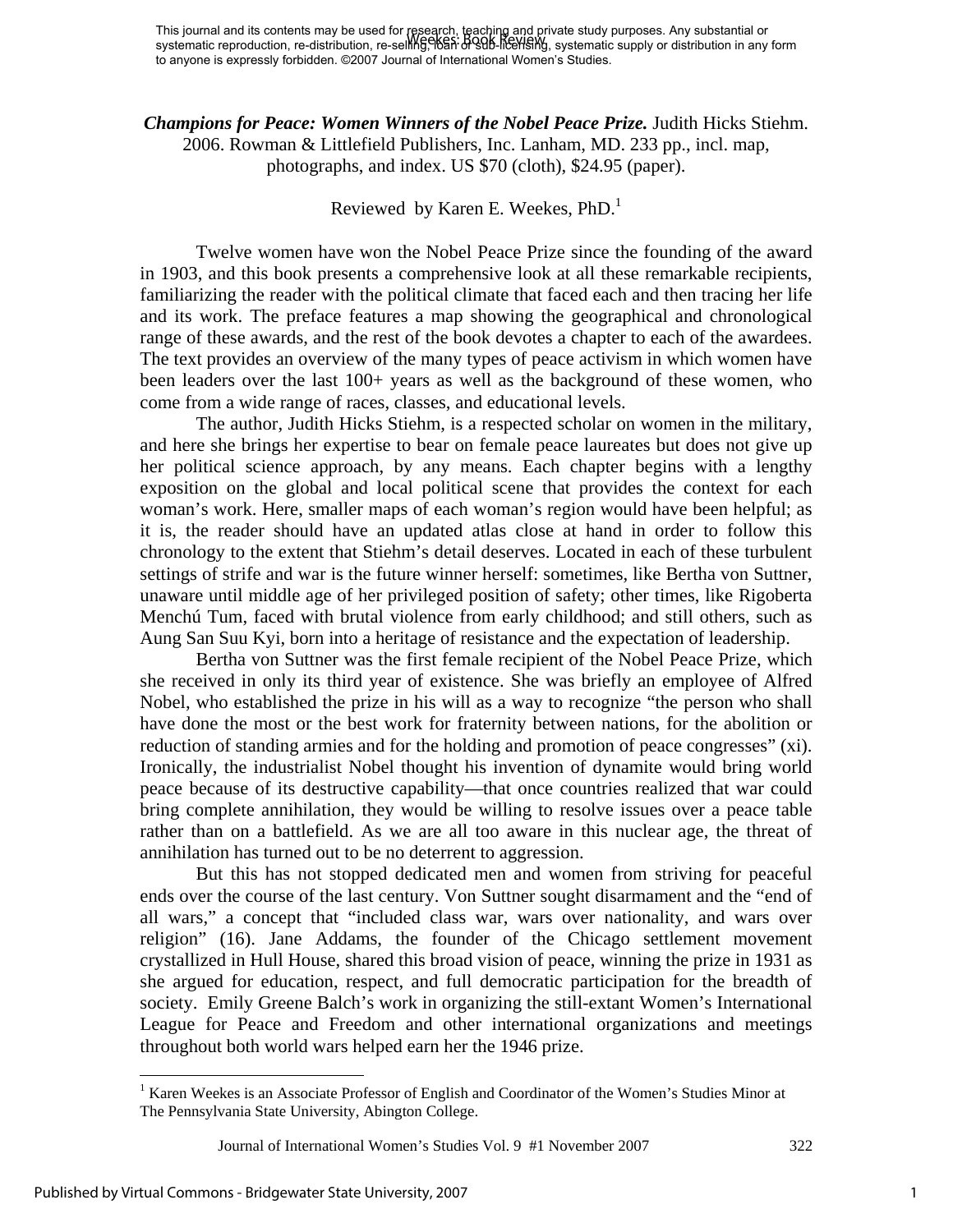Not all recipients, however, moved on the global stage; the 1976 awardees, Betty Williams and Mairead Corrigan, were recognized for their efforts to stop violence in Ireland. From middle/working class backgrounds, both Williams and Corrigan had none of the social or educational advantages of the three previous female winners, but their grassroots organization of the Community of Peace People was prompted by their experiences of violence in their own neighborhoods and lives. Similarly, Mother Teresa, while ultimately an international figure, founded the Missionaries of Charity to serve the poor in Calcutta—an order whose mission was simply "to give care in the place that it was needed" rather than to attempt structural or political change. For over twenty years, the mission's centers would exist only in India, although eventually they would be found all over the world. She was awarded the prize in 1979.

Alva Myrdal, like von Suttner and Addams, came to her global peace activism late in life, becoming an international diplomat working with the United Nations at the age of 47 and receiving the Nobel Prize in 1982, at the age of 80. By contrast, Aung San Suu Kyi was the daughter of a leader in the Burmese independence movement. Born into political strife (her father was assassinated when she was two), Suu Kyi has become a leader in the democratic movement in Burma/Myanmar, a powerful woman who has been constrained under house arrest for long periods despite her winning of the Nobel Prize in 1991 and a global outpouring of support for her release and fair treatment. Rigoberto Menchú Tum was also born into conditions that would set the stage for her anti-violence work: her mother was raped, tortured, and killed; her brother burned alive; and her father imprisoned and later killed as he agitated against the Guatemalan military's occupation of the mountains and the oppression of indigenous peoples. Menchú ultimately became a speaker and activist on behalf of indigenous rights both in her home country and abroad; she was awarded the prize in 1992.

Jody Williams, the 1997 Nobel laureate, shared the award with the organization that she coordinated from its inception: the International Commission to Ban Landmines. The ICBL has had astonishing success in getting 106 countries to sign a treaty banning the use of anti-personnel landmines and committing to landmine removal from their own and other countries.

The 2003 award went to Shirin Ebadi, an Iranian Muslim lawyer who has been especially involved in protecting the rights of women and children, although she has also represented the families of victims murdered by the government regime and taken the cases of censored publishers and incarcerated journalists. These and other controversial cases have resulted in her arrest and disbarment, but she has also experienced successes such as the establishing of the Center for the Defense of Human Rights.

2004 marked the first time in history that the prize was given to females for two consecutive years. This year's Nobel laureate was Wangari Muta Maathai, whose efforts to empower rural African women and at the same time rehabilitate depleted, deforested African lands resulted in the "Green Belt Movement," which has since gone beyond the bounds of her native Kenya to begin changing the face of, and the prospects for, other African countries. Although the movement's official mission is to improve livelihoods and develop environmental conservation, Maathai's goals also encompass "giving women confidence, generating income, empowering women, and demonstrating their capacities" (207).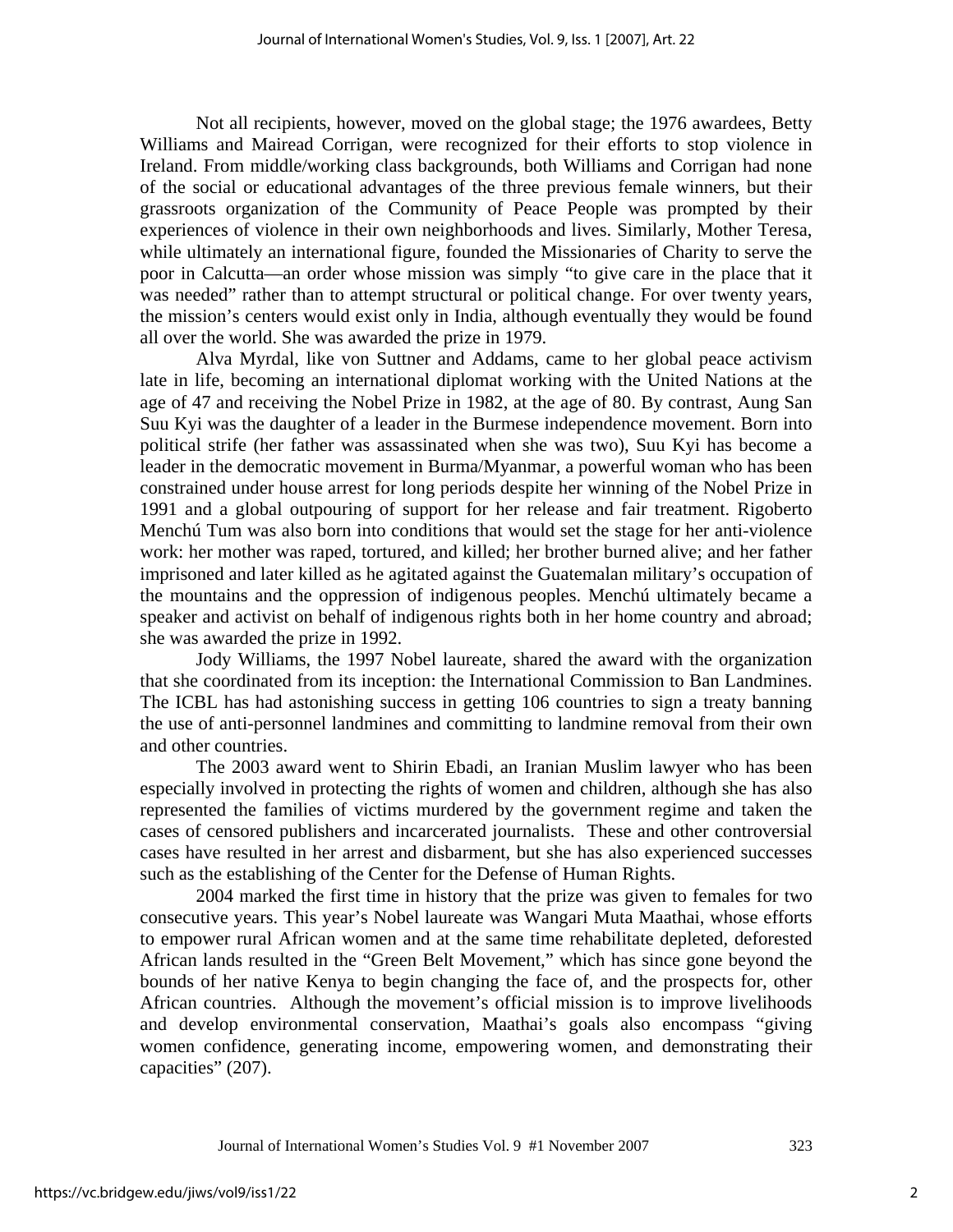Obviously these women's actions evidence diverse approaches to achieving peace on a global scale and safe, sufficient, empowered lives on an individual one. The reviews on the back of the book urge us to read these essays for their inspirational qualities, but these tales are both heartening and disheartening. While the perseverance of these women is certainly motivating, the inhumanity and tragedies around which each intervened are dispiriting as they perpetuate themselves across the centuries. Each woman was ridiculed on her way to this pinnacle and generally even more ridiculed and reviled after achieving it; examples include von Suttner's being denigrated as "Fat Bertha" by her Viennese countrymen, Mother Teresa's castigation in a documentary entitled "Hell's Angel," and volleys questioning the justification for their award directed toward Corrigan and Williams (and most of these recipients). The shared ideal of all these winners, that people can live in peace and with compassion, often seems no closer than when Alfred Nobel conceived of this award at the turn of the last century, as strife in the Middle East, the Iraq War, and the crisis in Darfur, and international terrorism make clear.

 But given these continuing human rights debacles, the fact that women can, oftentimes by motivating and empowering other women, achieve great works is all the more startling and impressive. Bertha von Suttner exercised the limited power of a woman in her era—social status. She hosted salons and recruited support and funds for peace activism among the elite, especially women. At the other end of the spectrum, nearly a century later, Wangari Maathai's work for the environment and the economic empowerment of women began with motivating small collectives of impoverished women to change their circumstances through the planting of trees and development of the Green Belt Movement. Jody Williams, honored for her work combating landmines, catalyzed international support for a global treaty; as Stiehm notes, ". . . the grassroots, anonymous participants in the ICBL [International Campaign to Ban Landmines] were largely women. When one can volunteer, when one can elect to act, women do so. When one has to be elected or appointed to act, as are national representatives, men predominate. Still, the lesson is that "not having one's hands on the levers of power does not mean that one cannot be powerful" (178). More often than not, these women were not born into positions of prestige or class that would put them in contact with the workings of power; they came to an awareness of the desperate need for change and linked with others, often also women, who were ready to work to improve their lives, community, and world.

In her final chapter, Stiehm discusses their contributions and distinguishes between women who self-identify as feminists and those who do not, concluding, ". . . even if these women were not feminists per se, each worked with women and each has been an inspiration to women" (222). This seems a dubious and unnecessary distinction, given that the term only came into wide use (particularly with a meaning other than "feminine" or "effeminate") in the early-mid twentieth century and considering the confusion and misperceptions around the use of the term well into the twenty-first. These awardees worked primarily with other women, from the fellow nuns in Mother Teresa's order to the residents and administrators in Hull House, to make the world a better, safer place for all its citizens, especially those who rarely bear arms—women and children but who nevertheless are paralyzed by poverty and violence, are killed by landmines and artillery, are raped and tortured as a means of warfare, or witness the brutal destruction of their families and livelihoods to the inexorable demands of war. Respecting others'